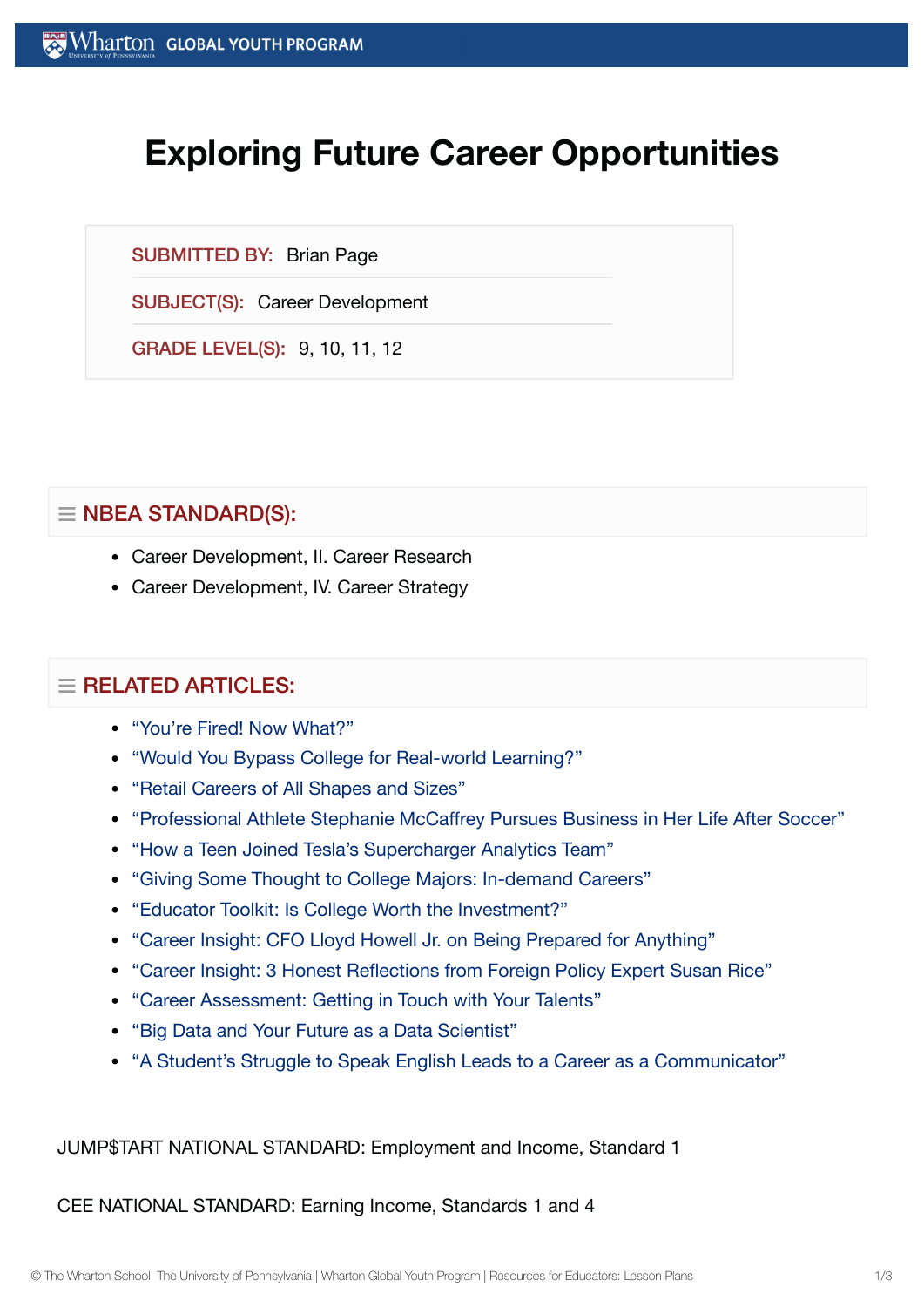COMMON CORE STATE STANDARD: CCSS.ELA-LITERACY.WHST.11-12.9

CONTENT STATEMENT: Students will explore future career opportunities.

ESTIMATED TIME: 100 minutes

MATERIALS NEEDED: Each student needs a computer with Internet access; Career Exploration [Activity Guide](https://globalyouth.wharton.upenn.edu/wp-content/uploads/2017/06/Career-Exploration-Activity-Guide.pdf) (Included); Projector; Why Go to [College?](https://globalyouth.wharton.upenn.edu/wp-content/uploads/2017/06/why-go-to-college.pdf) Handout

WHY THIS MATTERS TO YOU NOW: Your future is just around the corner!

- 1. Clearly exhibit to students that their learning goal is to explore future career opportunities and select a career to research extensively.
- 2. Challenge the students to weigh the balance of selecting a career that will financially lead to living the life they envision, with a career they would enjoy.
	- 1. Exhibit or distribute and review the handout "Why Go to College?"
	- 2. Show [this short](https://www.youtube.com/watch?v=uIaOrdgtUTI) video clip of Alan Watts challenging students to consider "What if money was no object?"
- 3. Distribute and review the Career Exploration Activity Guide with students. The activity guide includes the following:
	- 1. A grading rubric to guide the process of exploring, researching, and then presenting findings.
	- 2. The project's driving question: "If you had to select a career for yourself now, what would it be and why it is relevant to your lives now?"
	- 3. A timeline of tasks to complete independently to meet the project deliverables.
	- 4. The interactive online U.S. Bureau of Labor and [Statistics Occupational](http://www.bls.gov/ooh/) Outlook Handbook to explore factors such as anticipated pay, education required, projected number of new jobs, and projected growth rates. Model for students how to interact with the handbook.
- 4. Allow students to select what careers to research.
	- 1. Provide students with regular, structured opportunities to give and receive feedback about the quality of their work.
- 5. Students present their findings using the activity guide.

HOMEWORK / FURTHER EXPLORATION: Have [students research](https://globalyouth.wharton.upenn.edu/articles/careers-motion-capture-take-spotlight/) the Career [Insight](https://globalyouth.wharton.upenn.edu/articles/career-insight-white-house-speechwriter-sarah-hurwitz-becoming-strong-public-speaker-storyteller/) and Career Spotlight columns on Wharton Global Youth Program, choose one, and reflect on it and how it relates to their experiences in the article Comments section. They can find a list of the columns in the related WGYP stories tab to the side of the linked Career Insight and Career Spotlight